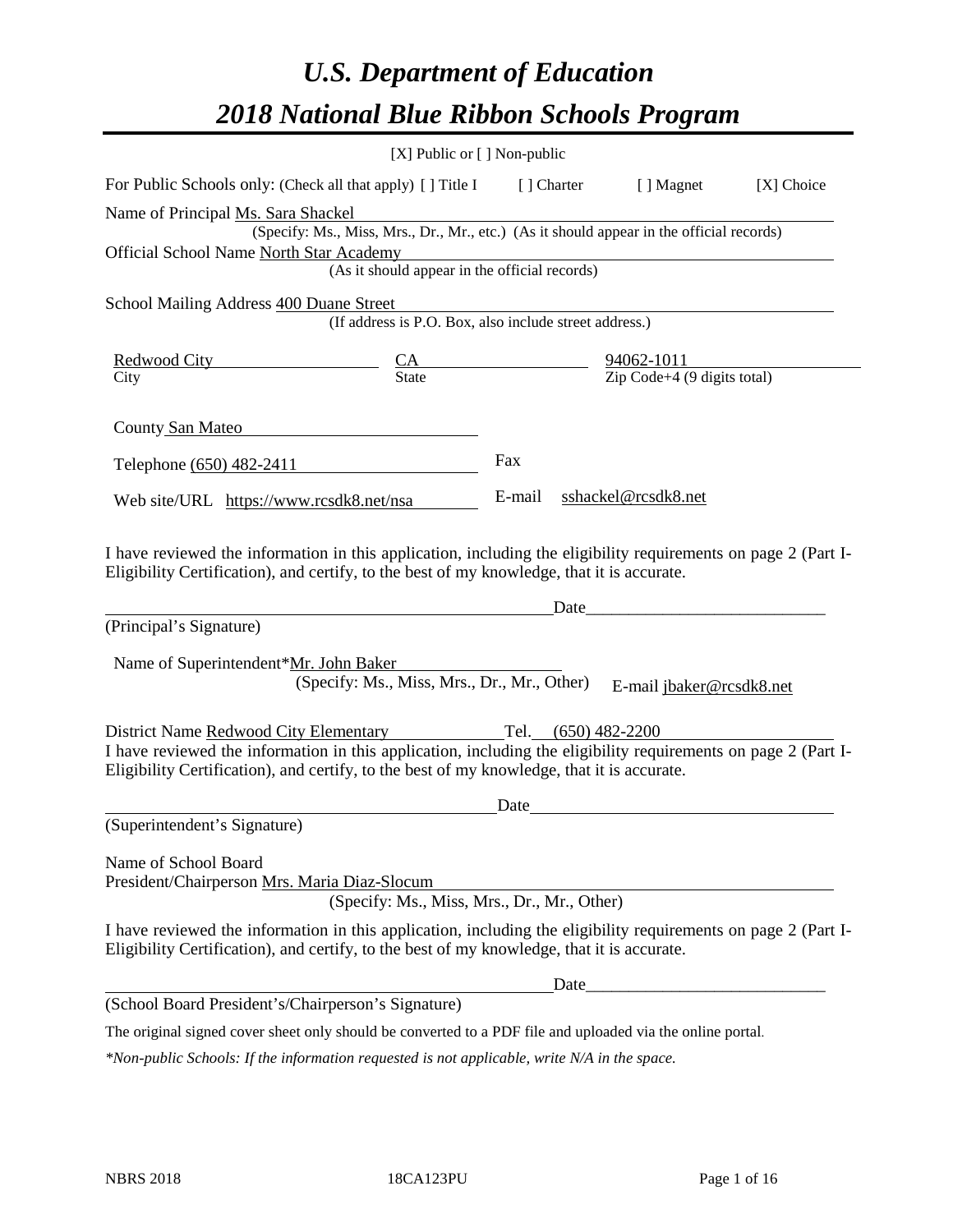The signatures on the first page of this application (cover page) certify that each of the statements below, concerning the school's eligibility and compliance with U.S. Department of Education and National Blue Ribbon Schools requirements, are true and correct.

- 1. The school configuration includes one or more of grades K-12. (Schools on the same campus with one principal, even a K-12 school, must apply as an entire school.)
- 2. All nominated public schools must meet the state's performance targets in reading (or English language arts) and mathematics and other academic indicators (i.e., attendance rate and graduation rate), for the all students group and all subgroups, including having participation rates of at least 95 percent using the most recent accountability results available for nomination.
- 3. To meet final eligibility, all nominated public schools must be certified by states prior to September 2018 in order to meet all eligibility requirements. Any status appeals must be resolved at least two weeks before the awards ceremony for the school to receive the award.
- 4. If the school includes grades 7 or higher, the school must have foreign language as a part of its curriculum.
- 5. The school has been in existence for five full years, that is, from at least September 2012 and each tested grade must have been part of the school for the past three years.
- 6. The nominated school has not received the National Blue Ribbon Schools award in the past five years: 2013, 2014, 2015, 2016, or 2017.
- 7. The nominated school has no history of testing irregularities, nor have charges of irregularities been brought against the school at the time of nomination. The U.S. Department of Education reserves the right to disqualify a school's application and/or rescind a school's award if irregularities are later discovered and proven by the state.
- 8. The nominated school has not been identified by the state as "persistently dangerous" within the last two years.
- 9. The nominated school or district is not refusing Office of Civil Rights (OCR) access to information necessary to investigate a civil rights complaint or to conduct a district-wide compliance review.
- 10. The OCR has not issued a violation letter of findings to the school district concluding that the nominated school or the district as a whole has violated one or more of the civil rights statutes. A violation letter of findings will not be considered outstanding if OCR has accepted a corrective action plan from the district to remedy the violation.
- 11. The U.S. Department of Justice does not have a pending suit alleging that the nominated school or the school district as a whole has violated one or more of the civil rights statutes or the Constitution's equal protection clause.
- 12. There are no findings of violations of the Individuals with Disabilities Education Act in a U.S. Department of Education monitoring report that apply to the school or school district in question; or if there are such findings, the state or district has corrected, or agreed to correct, the findings.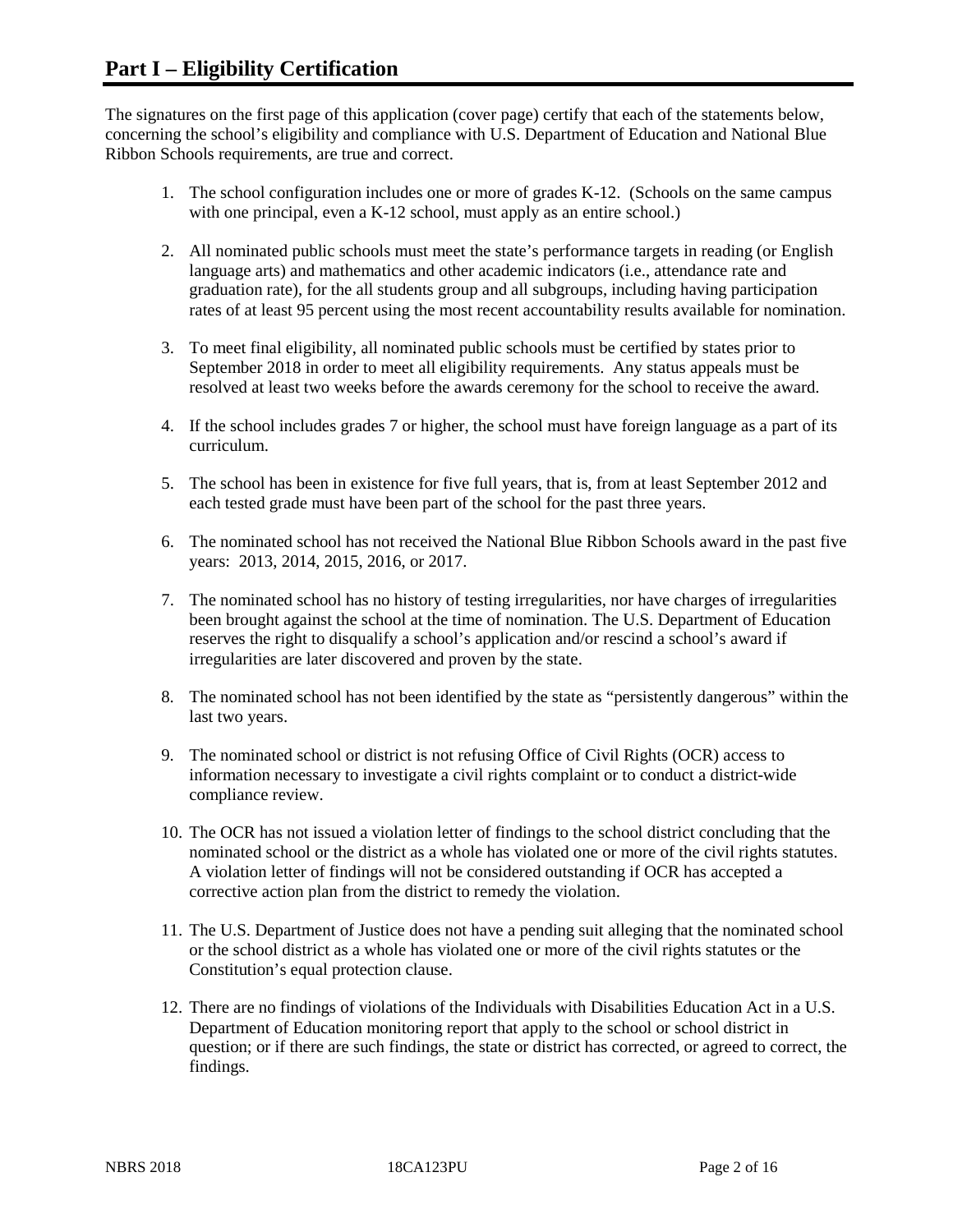# **PART II - DEMOGRAPHIC DATA**

#### **Data should be provided for the most recent school year (2017-2018) unless otherwise stated.**

#### **DISTRICT**

1. Number of schools in the district  $14$  Elementary schools (includes K-8) (per district designation): 2 Middle/Junior high schools 0 High schools 0 K-12 schools

16 TOTAL

**SCHOOL** (To be completed by all schools)

2. Category that best describes the area where the school is located:

[] Urban or large central city [X] Suburban [] Rural or small city/town

3. Number of students as of October 1, 2017 enrolled at each grade level or its equivalent in applying school:

| Grade                           | # of             | # of Females | <b>Grade Total</b> |
|---------------------------------|------------------|--------------|--------------------|
|                                 | <b>Males</b>     |              |                    |
| <b>PreK</b>                     | 0                | 0            | 0                  |
| K                               | 0                | 0            | 0                  |
| $\mathbf{1}$                    | 0                | 0            | 0                  |
| 2                               | 0                | $\Omega$     | 0                  |
| 3                               | 47               | 45           | 92                 |
| 4                               | 56               | 26           | 82                 |
| 5                               | 44               | 48           | 92                 |
| 6                               | 37               | 53           | 90                 |
| 7                               | 42               | 47           | 89                 |
| 8                               | 35               | 56           | 91                 |
| 9                               | $\boldsymbol{0}$ | 0            | 0                  |
| 10                              | 0                | 0            | 0                  |
| 11                              | 0                | 0            | 0                  |
| 12 or higher                    | 0                | 0            | 0                  |
| <b>Total</b><br><b>Students</b> | 261              | 275          | 536                |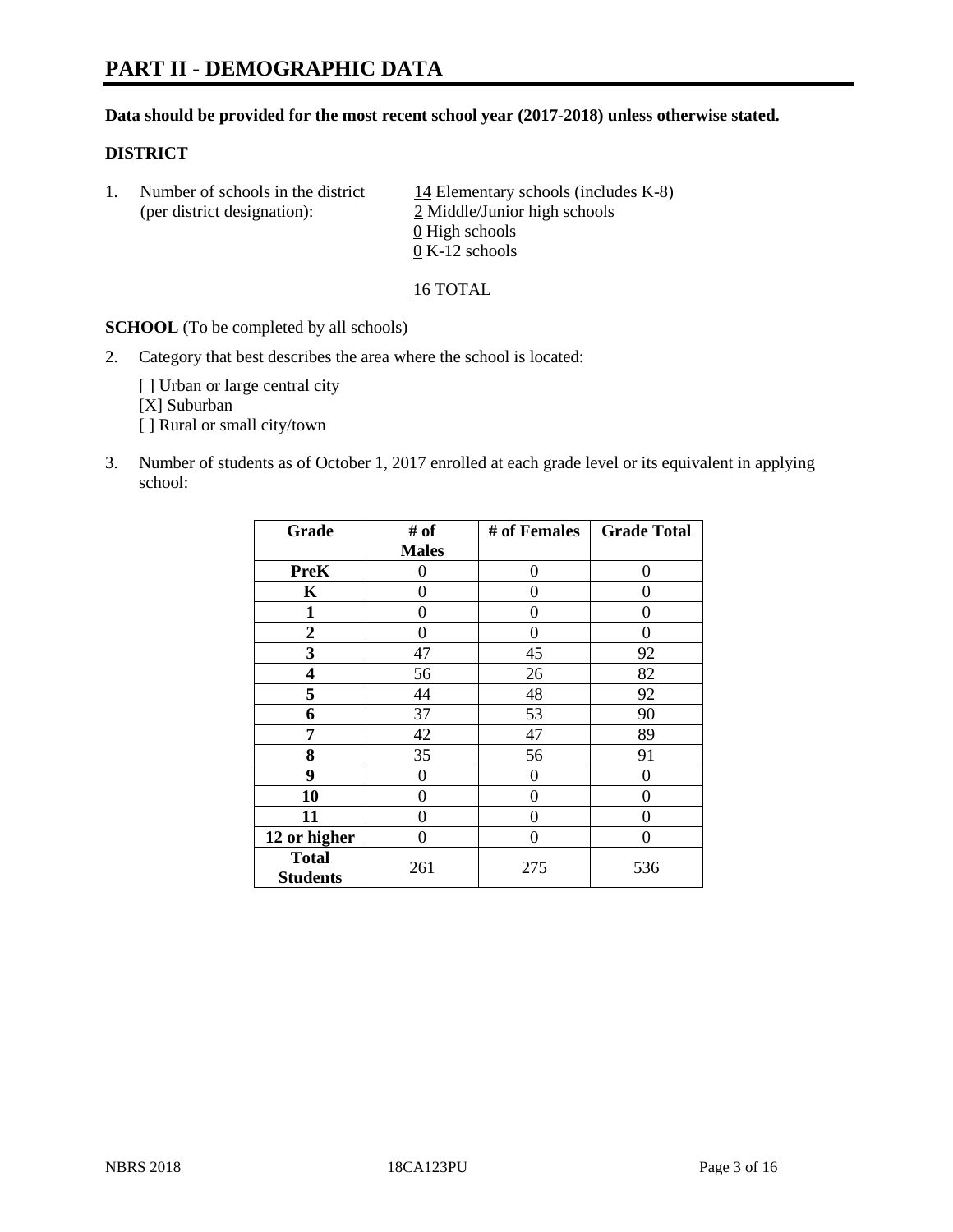the school: 15 % Asian

4. Racial/ethnic composition of  $\qquad 0\%$  American Indian or Alaska Native 1 % Black or African American 22 % Hispanic or Latino 3 % Native Hawaiian or Other Pacific Islander 49 % White 10 % Two or more races **100 % Total**

(Only these seven standard categories should be used to report the racial/ethnic composition of your school. The Final Guidance on Maintaining, Collecting, and Reporting Racial and Ethnic Data to the U.S. Department of Education published in the October 19, 2007 *Federal Register* provides definitions for each of the seven categories.)

5. Student turnover, or mobility rate, during the  $2016 - 2017$  school year: <01%

If the mobility rate is above 15%, please explain.

This rate should be calculated using the grid below. The answer to (6) is the mobility rate.

| <b>Steps For Determining Mobility Rate</b>         | Answer   |
|----------------------------------------------------|----------|
| $(1)$ Number of students who transferred to        |          |
| the school after October 1, 2016 until the         |          |
| end of the 2016-2017 school year                   |          |
| (2) Number of students who transferred             |          |
| <i>from</i> the school after October 1, 2016 until |          |
| the end of the 2016-2017 school year               |          |
| (3) Total of all transferred students [sum of      |          |
| rows $(1)$ and $(2)$ ]                             |          |
| (4) Total number of students in the school as      |          |
| of October 1, 2016                                 |          |
| $(5)$ Total transferred students in row $(3)$      |          |
| divided by total students in row (4)               | ${<}.01$ |
| $(6)$ Amount in row $(5)$ multiplied by 100        |          |

6. English Language Learners (ELL) in the school:  $1\%$ 

3 Total number ELL

Specify each non-English language represented in the school (separate languages by commas): Arabic, Cambodian, Cantonese, Farsi, Filipino, French, German, Gujarati, Hebrew, Hindi, Indonesian, Japanese, Korean, Mandarin, Polish, Portuguese, Russian, Spanish, Tamil, Ukrainian, Vietnamese.

7. Students eligible for free/reduced-priced meals: 10 % Total number students who qualify: 53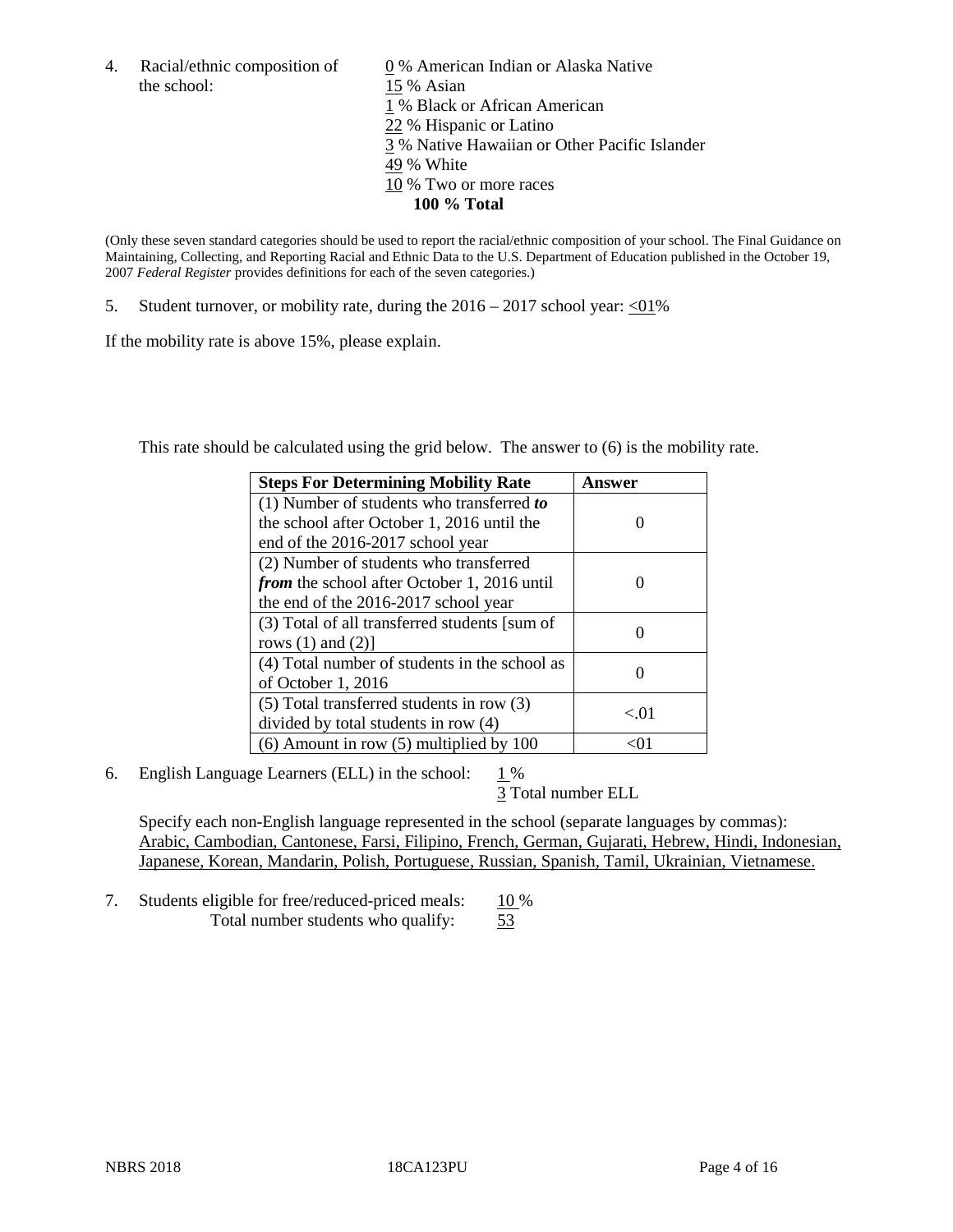24 Total number of students served

Indicate below the number of students with disabilities according to conditions designated in the Individuals with Disabilities Education Act. Do not add additional conditions. It is possible that students may be classified in more than one condition.

| 7 Autism                  | 0 Multiple Disabilities                 |
|---------------------------|-----------------------------------------|
| 0 Deafness                | 0 Orthopedic Impairment                 |
| 0 Deaf-Blindness          | 5 Other Health Impaired                 |
| 0 Developmentally Delayed | 0 Specific Learning Disability          |
| 2 Emotional Disturbance   | 9 Speech or Language Impairment         |
| 1 Hearing Impairment      | 0 Traumatic Brain Injury                |
| 0 Intellectual Disability | 0 Visual Impairment Including Blindness |

- 9. Number of years the principal has been in her/his position at this school:  $2$
- 10. Use Full-Time Equivalents (FTEs), rounded to nearest whole numeral, to indicate the number of school staff in each of the categories below:

|                                                                                                                                                                                                                                | <b>Number of Staff</b>      |
|--------------------------------------------------------------------------------------------------------------------------------------------------------------------------------------------------------------------------------|-----------------------------|
| Administrators                                                                                                                                                                                                                 |                             |
| Classroom teachers including those<br>teaching high school specialty<br>subjects, e.g., third grade teacher,<br>history teacher, algebra teacher.                                                                              | 19                          |
| Resource teachers/specialists/coaches<br>e.g., reading specialist, science coach,<br>special education teacher, technology<br>specialist, art teacher, etc.                                                                    | $\mathcal{D}_{\mathcal{A}}$ |
| Paraprofessionals under the<br>supervision of a professional<br>supporting single, group, or classroom<br>students.                                                                                                            | 4                           |
| Student support personnel<br>e.g., guidance counselors, behavior<br>interventionists, mental/physical<br>health service providers,<br>psychologists, family engagement<br>liaisons, career/college attainment<br>coaches, etc. |                             |

11. Average student-classroom teacher ratio, that is, the number of students in the school divided by the FTE of classroom teachers, e.g., 22:1 28:1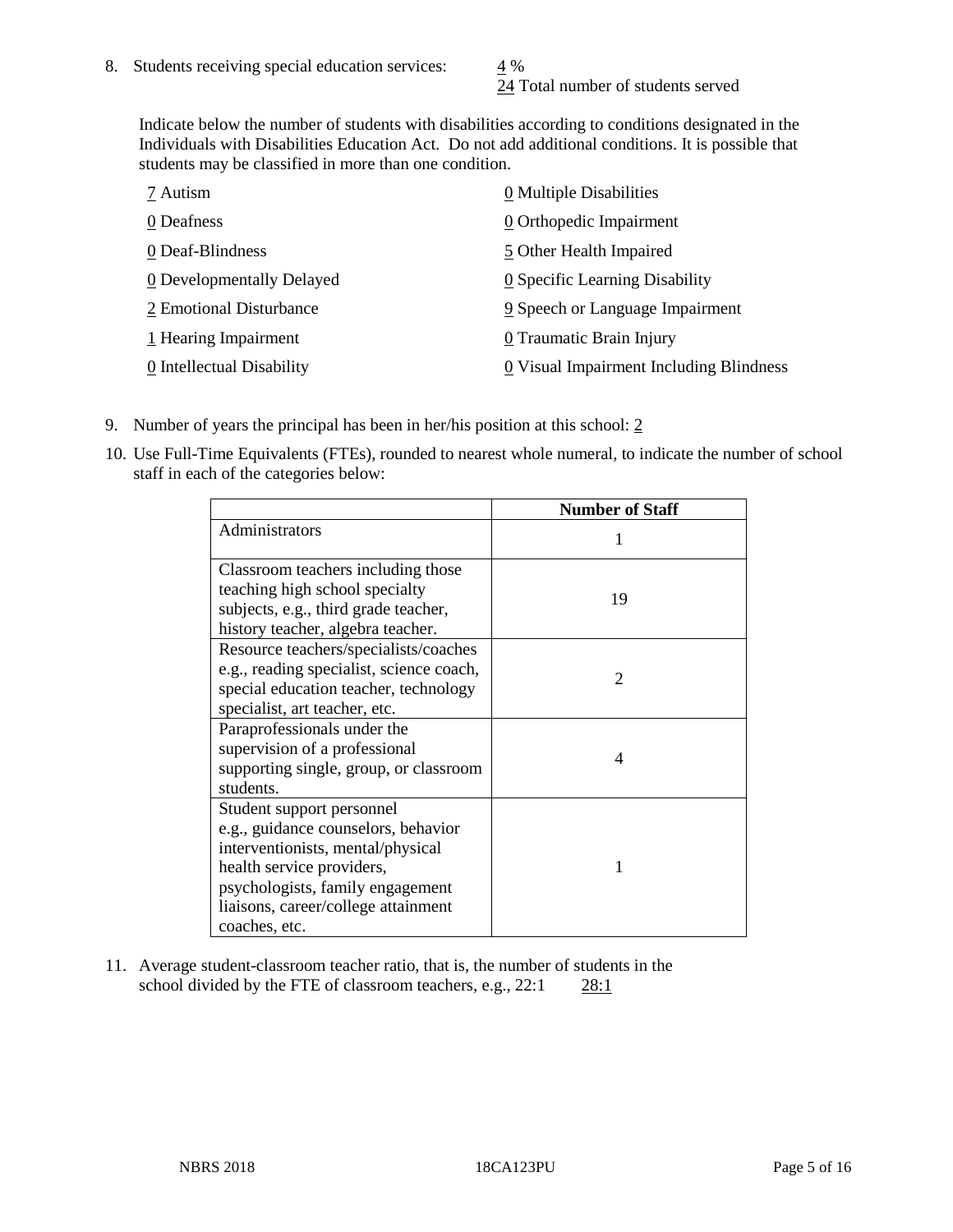12. Show daily student attendance rates. Only high schools need to supply yearly graduation rates.

| <b>Required Information</b> | 2016-2017 | $2015 - 2016$ | 2014-2015 | 2013-2014 | 2012-2013 |
|-----------------------------|-----------|---------------|-----------|-----------|-----------|
| Daily student attendance    | 97%       | 97%           | 97%       | 98%       | 97%       |
| High school graduation rate | 0%        | 0%            | 0%        | 9%        | 0%        |

#### 13. **For high schools only, that is, schools ending in grade 12 or higher.**

Show percentages to indicate the post-secondary status of students who graduated in Spring 2017.

| <b>Post-Secondary Status</b>                  |    |
|-----------------------------------------------|----|
| Graduating class size                         |    |
| Enrolled in a 4-year college or university    | 0% |
| Enrolled in a community college               | 0% |
| Enrolled in career/technical training program | 0% |
| Found employment                              | 0% |
| Joined the military or other public service   | 0% |
| Other                                         | ገ% |

14. Indicate whether your school has previously received a National Blue Ribbon Schools award. Yes X No

If yes, select the year in which your school received the award. 2012

15. In a couple of sentences, provide the school's mission or vision statement.

We are the North Star Academy Gryphons, landing place of mighty scholars. We were drawn here by our shared academic talent and our desire to be of value to others. Every day we persevere to build a sense of wonder in our community so that we all may soar into a future worthy of our efforts.

16. **For public schools only**, if the school is a magnet, charter, or choice school, explain how students are chosen to attend.

North Star accepts applications from students all around the bay area. While we are a public school, there is an application process in order to be granted admittance. To begin, applications are submitted into an online school's of choice program called School Mint. The application included basic information, as well as the students current and previous years report cards. These packets, along with the results of a tests, CogAt7, are reviewed by the administration. Each subtest of the CogAt7: verbal, quantitative, and non-verbal, are awarded three possible points each for a total of 9 points. These points are based on where students' score in their age stanine. Each report card is evaluated on their 21st century learning skills, as well as their math and language arts scores. There is a possible 8 points available for report cards. In order to address equity concerns, students who qualify for free and reduced lunch programs, as well as students who are considered second language learners receive extra points. The highest score possible is 20 points, however if students receive 12 points they are considered "qualified". Once a student has been qualified, the district schools of choice lottery system is used to find if they receive a spot or if they are on the wait list.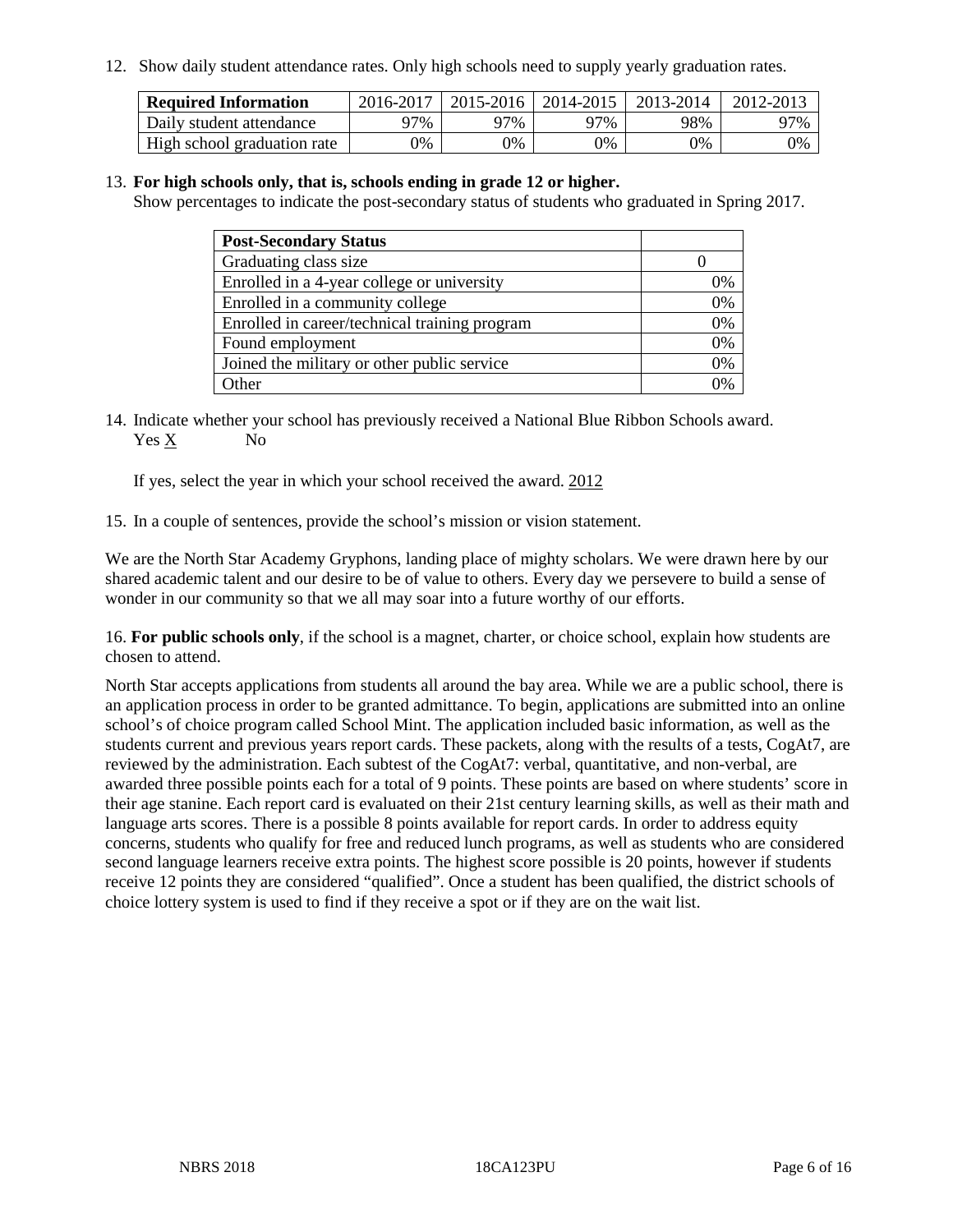# **PART III – SUMMARY**

North Star Academy's mission is to provide a challenging learning environment that promotes excellence and motivates highly capable students to develop to their fullest potential and become successful and productive citizens.

North Star provides an educational environment that focuses the unique needs of highly capable students. The program focuses on the combination of creativity, task commitment and high academic rigor, to support students in developing to their fullest potential. The pace of instruction, the depth and complexity of the grade level curriculum, the types of assignments, and the range of experiences provide a learning atmosphere that promotes excellence. All students are expected to demonstrate personal growth through the development of self-discipline, leadership skills, community involvement, and character growth. North Star has been a school of choice serving 3rd - 8th grade students living within and outside the boundaries of the Redwood City School District for the past twenty years. Students are selected to attend North Star Academy through an application process. The school offers a series of school visitations during the application process in which prospective parents can determine if the school will be a good fit for their child's needs. The three subtests of Verbal, Non-Verbal Reasoning, and Quantitative of the CogAT 7, report card academic, and task commitment information are used to consider eligibility. Once students are identified as eligible, a lottery process is used to determine enrollment.

Woven into our core curriculum is the expectation that all students demonstrate critical, logical, and creative thinking skills in all curricular areas. Students are expected to meet and exceed the standards of the core curriculum to the best of their abilities. In the process students will use emerging technologies as tools in all areas of the curriculum to solve problems, to think critically, to express their creativity and to communicate effectively. Teachers design learning activities to add more depth and complexity to the standard curricular expectations. The Compacted Curriculum offers a change from the traditional pace of the curriculum, freeing up time for enrichment. Our school philosophy is derived from the work of Dr. Joseph Renzulli. Dr. Renzulli is one of the leaders in the field of gifted education. His ideas of compacting curriculum in order to enrich students' academic experiences are incorporated into lesson planning and implementation at North Star Academy.

Through differentiated instruction, students master the core curriculum to the best of their ability. This allows for students to be immersed in challenging and rigorous content. Differentiated instruction also provides students with the opportunity to dive deeper into curricular areas and pursue enrichment activities. The last period of the day is dedicated to students participating in extensive enrichment activities throughout the year. Enrichment activities vary each term, reflecting the diverse passions and interests of teachers and students.

Since North Star Academy was awarded a National Blue Ribbon status in 2012, many changes have taken place in regards to curriculum and instruction. For the past four years, North Star Academy worked with Dr. Richard Cash, a highly regarded consultant for the gifted and talented. His areas of expertise in educational programming, rigorous and challenging curriculum design for gifted students, differentiated instruction, 21st century skills, brain compatible classrooms, and self-regulated learning have help guide North Star staff to better serve our highly capable students with providing more depth, complexity and rigor across all subject matter.

By partnering with our families, we have begun tracking our students beyond their time at North Star Academy. Over the past ten years alone, 8th grade graduates have gone on to a variety of public, private and charter high schools in the local Bay Area. Many return to North Star Academy and volunteer to foster current students' relationships to high school and beyond. Students have gone on to be student body leaders, captains and/or leaders on sports teams, MVPs in various sports, student assistants and more. Numerous students have received highly respected college scholarships including: Sequoia Awards, Redwood City Rotary Scholarship, and Triple Impact Sports Award Scholarships. The majority of alumni have gone on to higher education after high school ranging from local junior colleges to highly respected universities across the country including Stanford, UC Berkeley, UCLA, Purdue, Columbia, Harvard, Duke, Boston University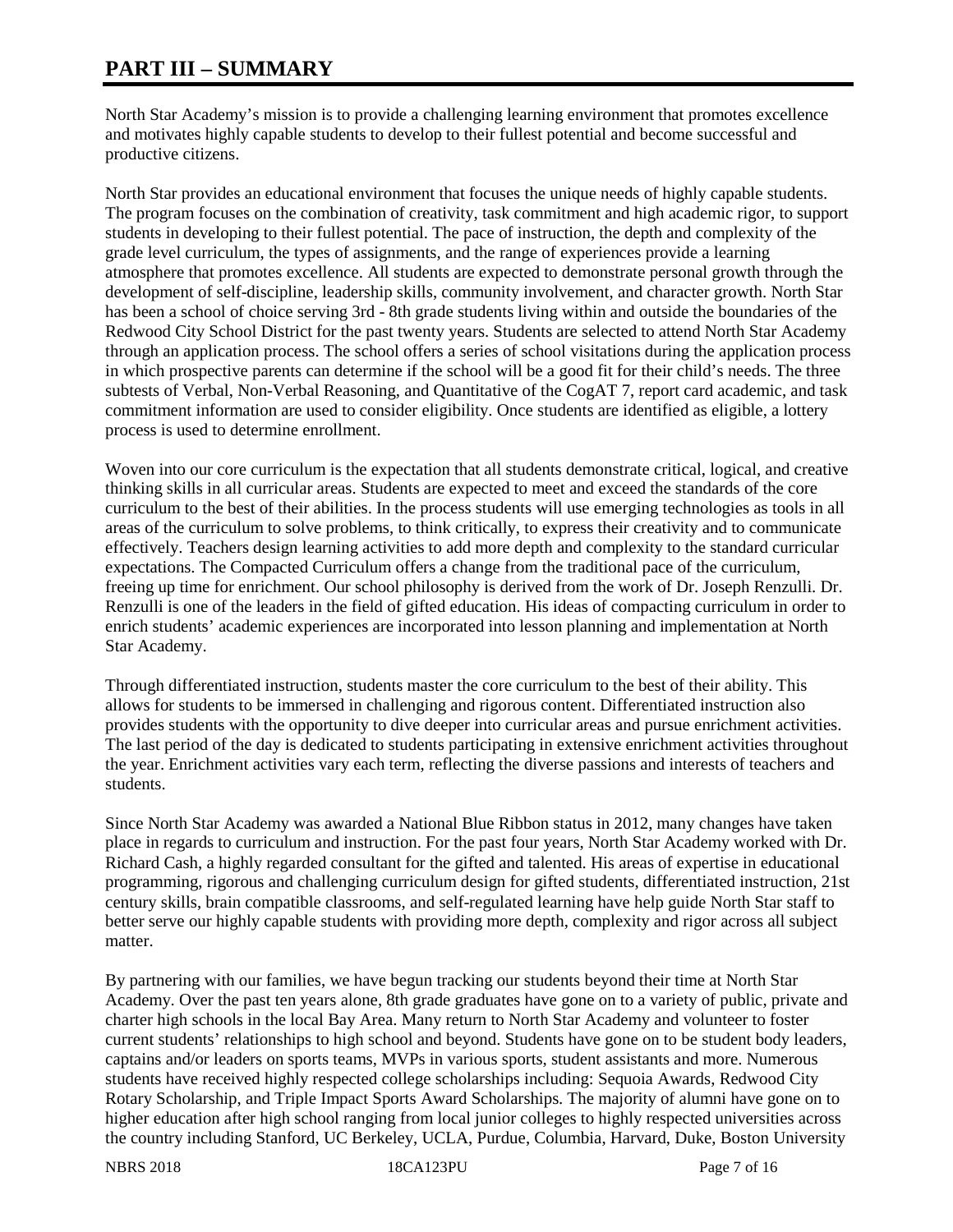and the University of Vermont. Once a North Star Gryffon, one will always be a part of our family.

As a National Blue Ribbon School North Star has become a well known academic institution, which provides a top notch education to students from all around the bay area. Redwood City, like many local districts, is experiencing a decline in enrollment. Because of our Blue Ribbon Status, we are able to not only keep enrollment up, but bring students in from other school districts. This helps us maintain an outstanding applicant pool, and a long waiting list. Since we were awarded Blue Ribbon status, the number of applications has gone up by at least 30% each year. Being a Blue Ribbon School is a source of pride for our community. Parents, staff, and students alike, feel confident in the education provided at North Star because of this recognition.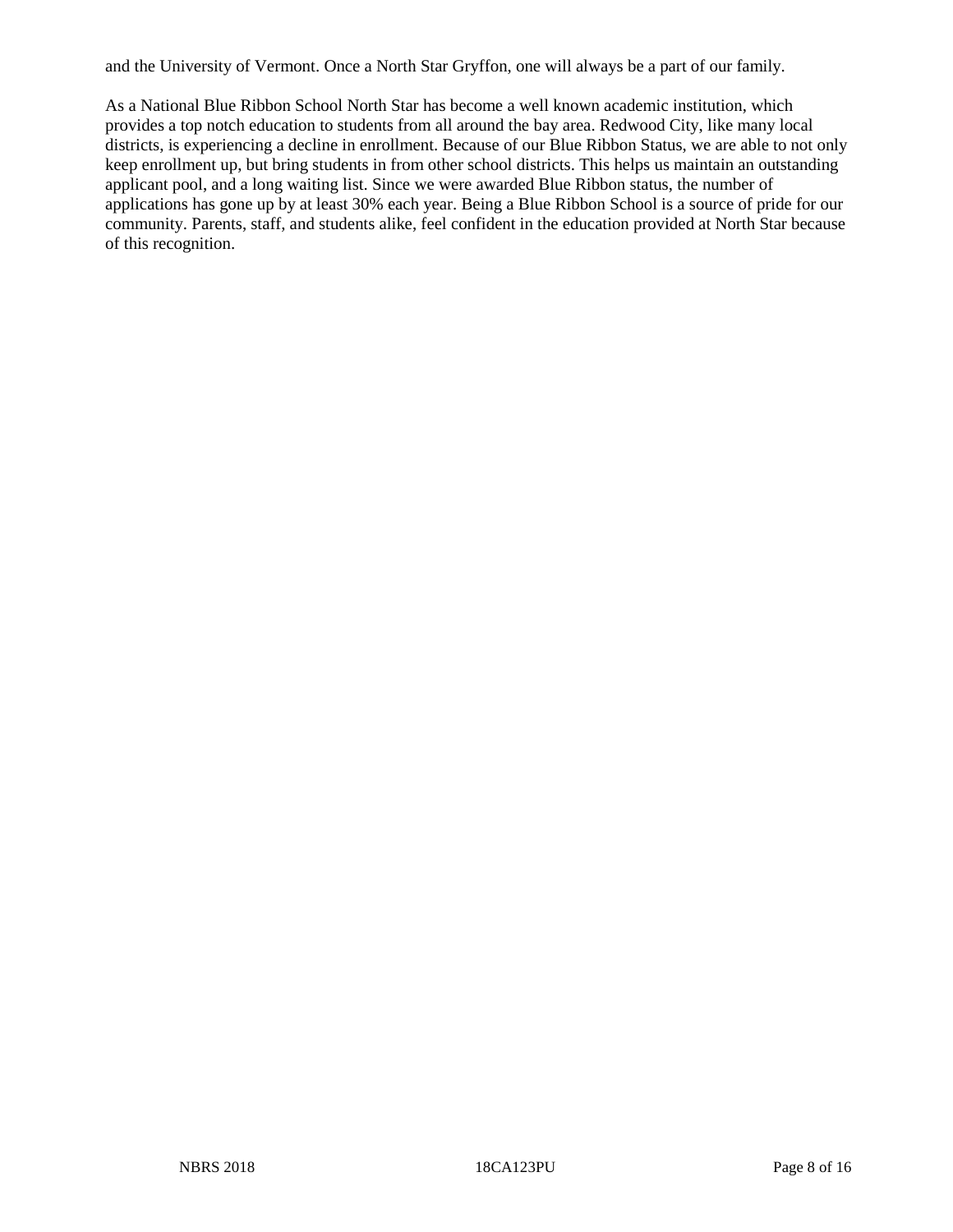## **1. Core Curriculum:**

North Star Academy uses the Common Core Standards as the basis of instruction in all core curriculum classes. These classes include English language arts, social studies, math and science. Students at North Star Academy are characterized as highly engaged, motivated and advanced learners; our focus is advancing students up in levels, from at-grade level to above-grade level in these four subject areas.

With North Star Academy's work with Dr. Richard Cash, teachers have implemented strategies such as teaching the students the four Depth of Knowledge level questions: factual, convergent, divergent and analytical. In this approach students demonstrate their understanding through asking and answering Depth of Knowledge level questions. "Depth of Knowledge" (DoK) categorizes tasks according to the complexity of thinking required to successfully complete them. This has allowed students to dive deeper in their understanding of all core subject text.

In language arts the focus is getting students above grade level in reading and writing. Students' average reading scores are 2-5 years above grade level. Teachers use adopted curriculum, Benchmark with 3rd-5th grades and Amplify with 6th-8th grade, as well as supplemental materials to differentiate instruction. Foundational skills are taught once, and then spiraled into the content through group work, direct instruction, and in-depth projects. Rubrics are used to highlight exemplar work, so students know what they need to demonstrate to move to the next level. Language arts teachers are currently working on establishing benchmarks for entry and exit expectations for each grade level, and developing aligned rubrics. Our school focus this year is on writing. The writing process is used across content areas, to show mastery of content as well as writing skills. Throughout the year, students' progress is monitored in language arts by various assessments. The results from these assessments are shared with students to find areas of growth and strengths. Students build on these to demonstrate mastery.

Social Studies is integrated into language arts, science and math through the core curriculum in grades 3-5. We use state adopted materials for foundational learning. Local, state and national government is the focus in various projects and experiential learning extend students' deep understanding of cultures and people, and the role they play in our world's history. The curriculum is supplemented by field trips to local historically relevant sites, where students learn first hand about the experience of our forefathers. In the 6th-8th grade, we also use state adopted materials for foundational learning, however, the focus is on group project-based learning, where students develop technological products designed to teach others beyond the classroom walls.

The state adopted math curriculum, College Preparatory Mathematics (CPM) for grades 6-8 and Envision for 3-5, is the basis for instruction in mathematics. With these curricula, students are challenged to approach a problem through various thinking strategies. CPM's spiral approach allows students to experience "Problems of the Week", learning challenges, and to approach problems through a variety of methods and rationale that review and preview content. Envision uses a similar problem solving approach, while still building the foundational math skills students need. When you go into a math class at North Star, you will see students working individually, in groups, or presenting their thinking to their peers. The core curriculum includes advanced math courses for students who are mathematically capable, including diversified pathways into highly advanced math coursework. We work hard to meet each student's mathematical development potential. Students can learn at their own pace.

Science at North Star Academy uses integrated science units to teach a hands-on approach to experiential learning in a science lab and within their classrooms. The middle school is in the final year of a 3-year transition to the Next Generation Science Standards, using technology to help further students exploration into the world around them. Elementary classrooms utilize and adapt Full Option Science System kits to integrate NGSS practices until official district transition begins next year. Students use interactive notebooks to keep track of their findings and analyze their data. Digital portfolios are used in the upper grades to catalog students' learning. Field trips complete their hands-on learning time with real world application of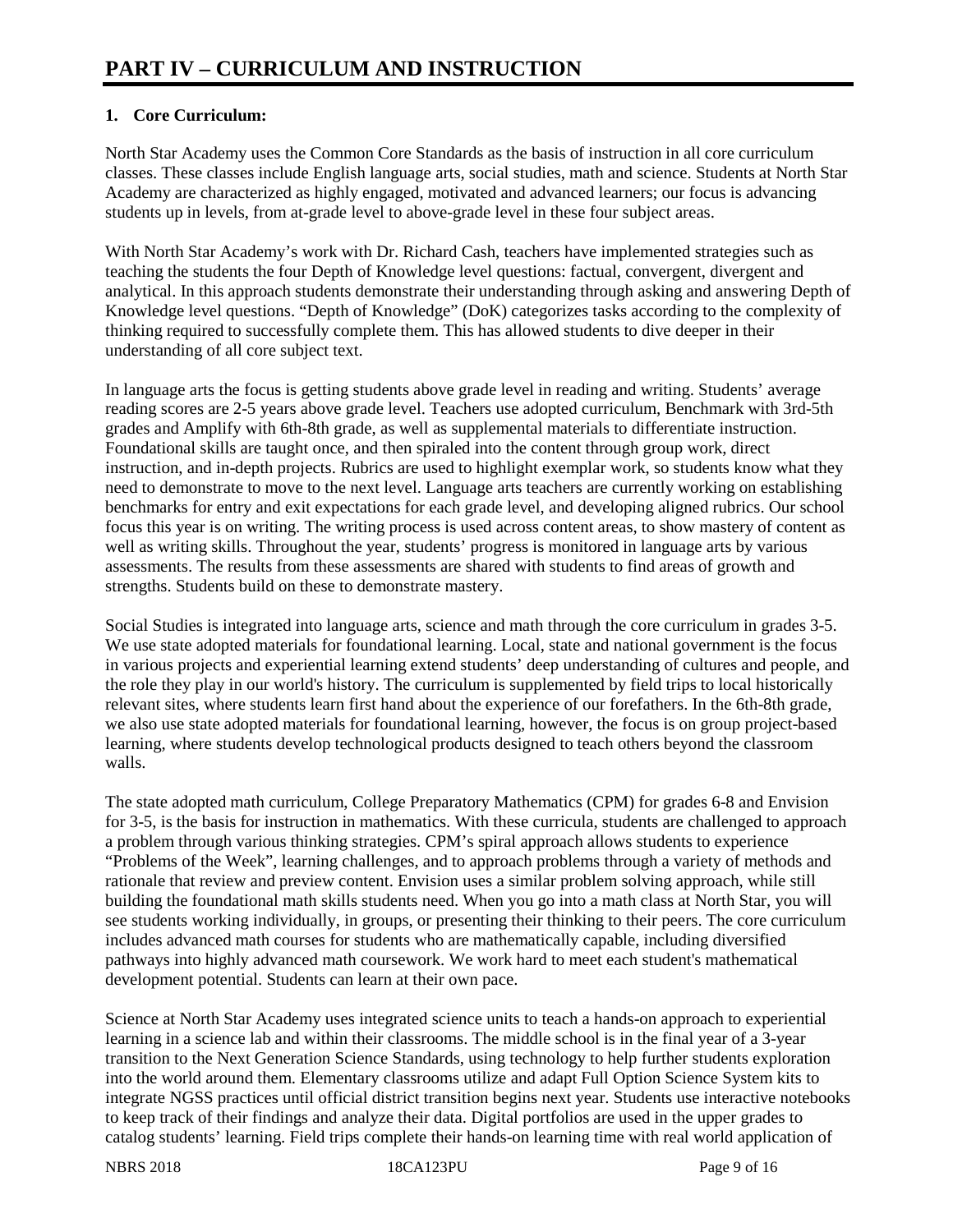their learning. We partner with local agencies to bring in experts to share knowledge.

At North Star, our students use the core curriculum as a foundation for a lifetime of advanced learning.

#### **2. Other Curriculum Areas:**

A signature component of the North Star experience is our Enrichment program. "Enrichment" at the end of the day is a unique opportunity for students to de-stress from the academic rigor of the day and either try something new or go deeper into an area of interest. During four 45-minute periods per week, 4th through 8th graders rub shoulders in a diverse set of offerings. These electives change each trimester, and reflect the varied experience and expertise of our talented staff and parents. From sports and fitness to handicrafts and foreign language, a small sampling of past and present Enrichment classes includes: photography, dance, architecture, computer programming, robotics, cooking, leadership, puppetry, watercolor painting, rock climbing, journalism, fly fishing, chess, American Sign Language, quilting, dog obedience, yearbook and yoga. Every trimester, one full school day is set aside for each enrichment class to venture outside the classroom on a field trip that further enriches the students' experience. Full-day Enrichment trips take a variety of forms and have included tours of a local radio station, city hall, and a school for the deaf, as well as visits to museums and local businesses.

North Star offers students multiple opportunities to explore the arts. In the elementary grades, trained parent volunteers deliver engaging lessons through a high quality, comprehensive locally curated visual arts program called Art In Action. Lessons teach vocabulary and concepts from the Common Core Standards for the Visual Arts while giving students experience with drawing, painting, and sculpture techniques. During these lessons, which average once per month, students study a single work by a famous artist, then experiment with a similar style and technique to create their own artistic masterpieces. Besides helping students appreciate artistic works from cultures all around the world, the program helps foster critical thinking, creativity, and visual literacy.

North Star students have two opportunities each year to showcase their dramatic and musical talents in a major stage performance. In the fall, we team with a local children's theater production company to produce a delightful stage comedy, featuring fourth through eighth graders. In the winter, students may audition for roles in a major musical production. Students team with parents to handle most aspects of our productions, including costumes, props, set design, stage crew, tech, and concessions.

North Star provides a weekly music education program for all elementary students called Music for Minors. Beginning as 6th graders, students may elect to participate in an instrumental music program which practices during and after school. The instrumental music students perform during the fall play and select dates in the spring.

We offer students a comprehensive physical education program taught by a credentialed physical education teacher. North Star partners with a local sports agency to provide PE three times per week to elementary students and four times per week to middle school students. Our PE program focuses on the California State Standards for Physical Education, engaging students in skill-based activities and game play, including volleyball, basketball, soccer, and badminton. The technology standards are woven within the core curricula of language arts, social studies and science. Middle school implements online platforms in all subject areas. Students in 3rd grade utilize a web based typing program to initiate keyboarding skills which are later reinforced in the 4th and 5th grades. North Star partners with Common Sense Media to provide lessons on digital citizenship and the appropriate use of technology at every grade level.

North Star offers instruction in Spanish as a foreign language to students in grades 7 and 8. Students must select Spanish as an elective and attend class for four 45-minutes sessions per week during the Enrichment period. Credentialed instructors teach California State Standards for Spanish I, and graduates of the two-year North Star Spanish program typically test into Spanish II or III as high school freshmen.

NBRS 2018 18CA123PU Page 10 of 16 North Star shares a newly renovated library with the McKinley Institute of Technology. The library is open for class visits during the school day and to individual students during lunch and recess. Third grade classes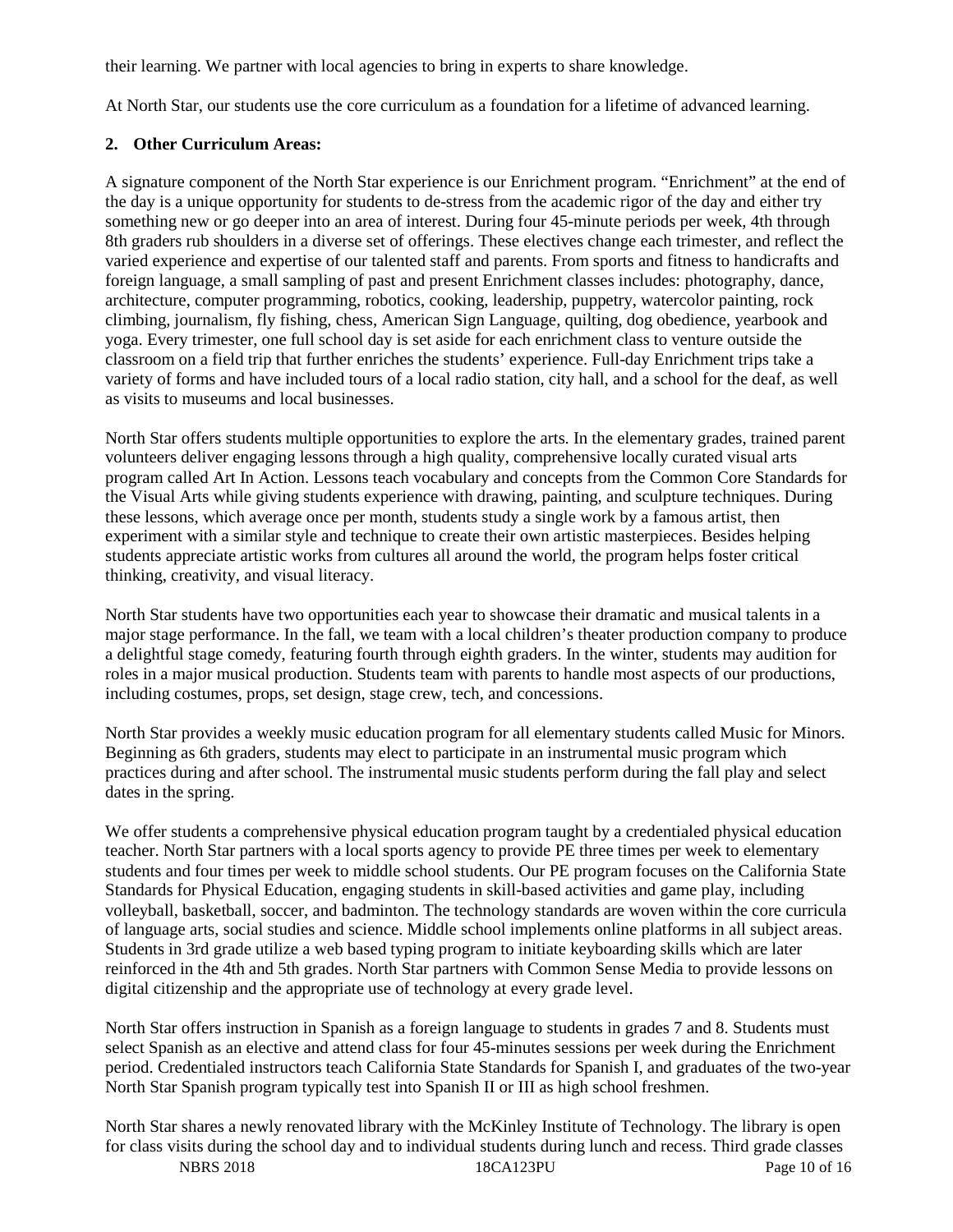visit the library weekly and fourth grade classes visit twice per month. The full time librarian makes a concerted effort to populate her shelves with books that support each grade level's specific curricular needs.

#### **3. Instructional Methods, Interventions, and Assessments:**

Our North Star teachers meet the diverse and individual needs of our students by weaving in various activities and differentiated instruction, acknowledging the students' styles of learning, and embracing their backgrounds and cultural heritage. Lessons are created and implemented with this in mind, promoting enthusiasm for learning and the development of great thinkers. With a smaller school, we are able to establish and foster close, caring relationships with our students. We have a variety of classes and programs, such as our math pathways, which meet students' individual needs.

Our enrichment program allows exploration of interests and the development of non-academic skills. In addition, we have many after-school programs, such as German, Mandarin, Hip-Hop, Gaming, Geometry, choir, etc. that provides an outlet for student involvement. We use universal student language, such as 'Scholars, Mathematicians, Historians and Scientists' to describe all of our students.

Throughout our elementary and middle school, we adapt numerous instructional strategies that provide students with skills, tools, and perspectives to prepare them for future schooling and beyond. We build upon their backgrounds to further develop their abilities and higher level cognitive skills, through a challenging and enriching curriculum. We include different platforms of learning, such as our integration of technology. Lessons have included the use of Google Classroom and other Google tools, Class Dojo, Survey Monkey, Plickers, Scratch, etc. in which students and teachers use and create to benefit a learning environment. Third and fourth grade teachers use Google Classroom to encourage student discussion of academic topics and engage in professional development opportunities to become further equipped with new instructional tools and resources. Our grade-level curricula include various teaching methods stemming from data and research, such as a student-centered focus in our classes, hands-on activities, group work and roles, project-based learning, and inquiry based learning. For example, sixth grade math students study food insecurity around the world and its local ramifications, raising awareness and money to build a better understanding of how they can positively affect the world around them.

We have dedicated staff, such as our outreach counselor, inclusion specialist, and aids that assist our students with special needs. We continually have SST, IEP, and 504 Plan meetings throughout the year to better accommodate our students' learning and behavior needs. These include parent or guardian involvement, as well as other outreach sources, such as Star Vista. This allows us to support and prepare our students with special needs to succeed in various environments in the future. For students who have social and emotional needs, we have a 3-tiered approach. The first tier involves basic friendship counseling and conflict resolution. The second tier involves more intensive approaches of therapy, social skills groups, and behavior contracts. The final tier involves special education services at the school and district level. Any student with needs have various avenues to help them succeed. For academic needs, we have our resource room, staffed with various specialists, and SHINE club, an afterschool program to provide time for students to work and get help on assignments. Many teachers offer individual help when students are struggling in understanding concepts and not meeting grade level. Teachers have regular communication with parents, as well as colleagues to help develop support plans for student success.

Our high levels of achievement are maintained through our continued efforts to provide students with challenging and rigorous curriculum. Three times a year, students are assessed through a district benchmark assessment. These standardized assessments measure their progress towards mastery in Mathematics and language arts. During their release days, they analyze the data to inform their instructional path. We analyze reading assessments to monitor progress and set goals. These help students attain higher levels of achievement. In the classroom, students are evaluated through formal and informal assessment, including self-reflections, through the use of technology and media, etc. This spring, North Star participated in student-led conferences, in which students had to reflect on their academic, social and emotional strengths and growth opportunities, as well as their goals for the remainder of the school year and next year. Our comprehensive approach to the development of the holistic child sets us apart and ensures that every scholar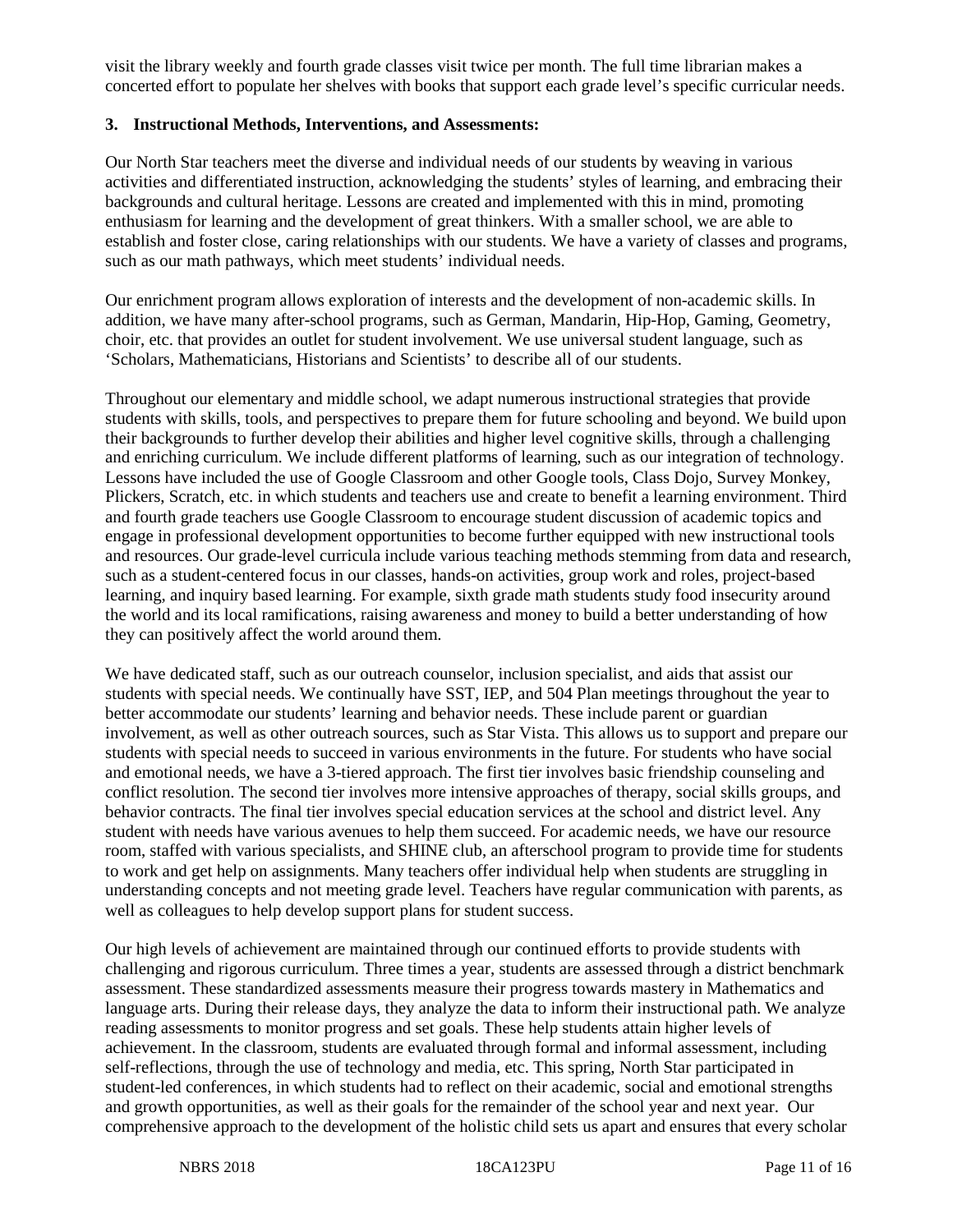can be their best self at North Star.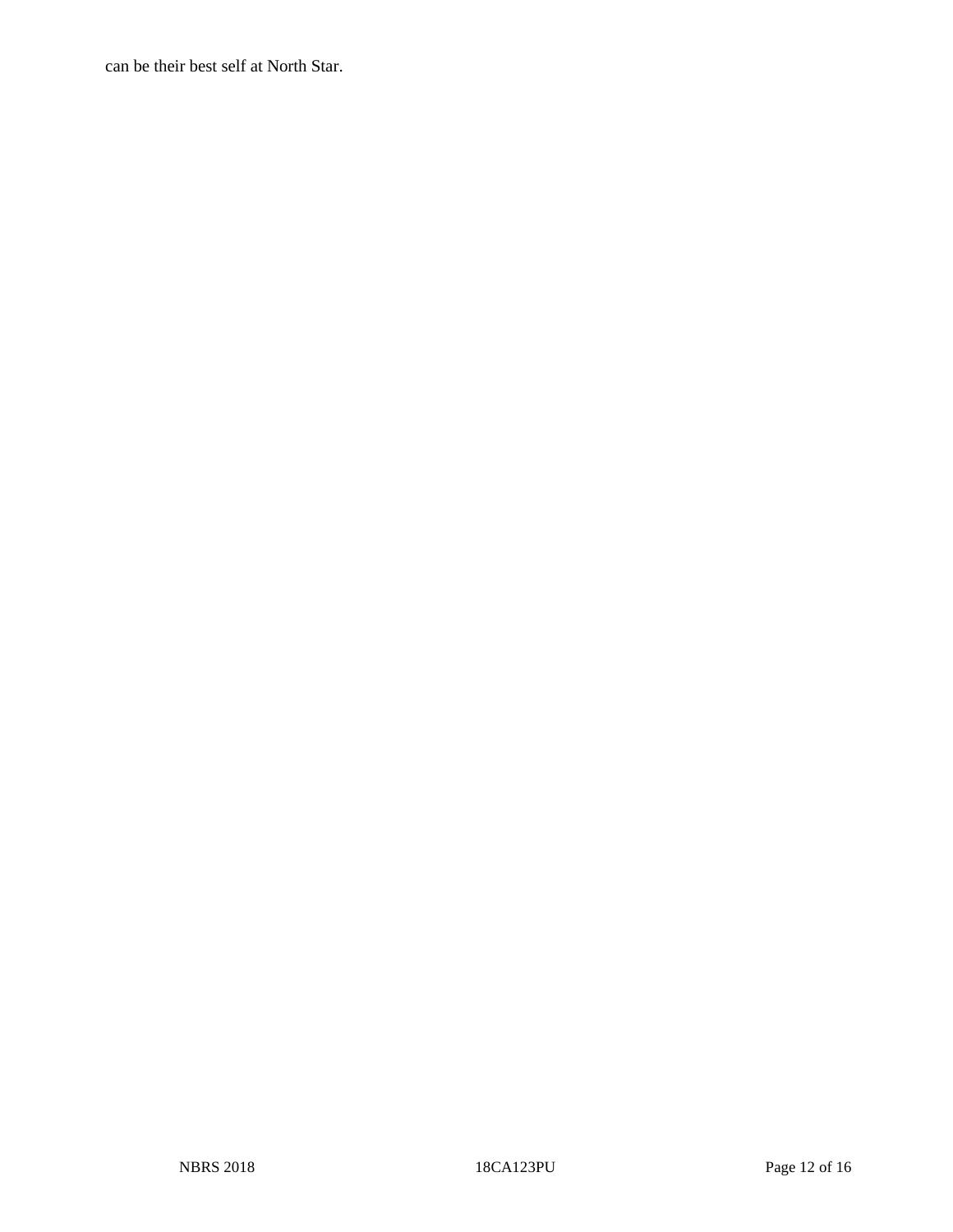## **1. School Climate/Culture:**

The inclusive culture of North Star Academy is founded on an appreciation of uniqueness and diversity. Students are engaged and motivated through a compacted curriculum, a rich and rigorous academic schedule, and an enrichment program that provides for choice and student interest. PBIS (Positive Based Interventions and Supports) at North Star come through the STARS program (Safe Thoughtful Accountable Respectful Scholars). This includes a monthly celebration of character traits, such as responsibility, respect, accountability and others. Students' positive behavior are recognized in a monthly flag salute celebration. Students "caught" demonstrating the monthly character trait are given tickets that are redeemed for prizes.

North Star Academy provides a positive social/emotional environment through our School Outreach Program with a school counselor, Star Vista one-on-one counseling, and Project Cornerstone, which is a character development program teaching fairness, understanding and respect of others. Volunteer parents, under the direction of the Outreach Counselor, provide monthly classes. Our students who are part of the special education program, are supported through a unique social cognitive class led by the inclusion specialist. Service learning is a part of the curriculum at North Star. Class projects include WE Can Be The Change partnered with the WE.org and Just Us for Justice. Elected student government representatives plan activities designed to promote school spirit and enhance the North Star student experience. These students engage in fundraising to support special activities such as our annual end-of-the year Field Day celebration. Our Buddy Program, established when third graders are partnered with sixth graders, allows friendships between younger students with an older friend, to foster mentoring over the three year term. Throughout the year, our Buddy Program hosts events, encouraging buddies to play and have lunch together, write penpal letters, and partake in other fun activities.

North Star Academy teachers feel highly supported. Through regular surveys and personal conversations with administration, their opinions are made known and things are put in place to provide the support they need. Teachers are given a release day each trimester to do planning work. A highly involved PTO provides the funds for school supplies and monthly luncheons, and any other school related needs. The parent organization holds an annual fundraiser dinner/celebration to raise the money needed to fund all these supports. Teachers are even provided with free tickets to this event! A weekly staff newsletter is used to provide information on upcoming events and to "shout out" teacher accomplishments.

## **2. Engaging Families and Community:**

The parents are truly our partners in helping to provide an enriched learning experience. Throughout the year they raise funds to enhance our core programs. This year they've raised roughly \$250,000. They fund many crucial things such as PE, Outreach, Enrichment, field trips and much more. Parents also volunteer in many ways. On any given day you might see parents on campus engaged in teaching classroom lessons in art, Marcy Cook math tiles, or Project Cornerstone. They also volunteer to drive on field trips, organize and produce our school musical, and support specialized days where students experience cultures from around the world such as Egypt day, Gold Rush, and Renaissance Day. Even while doing this, they find time to take care of the staff by providing monthly luncheons, celebrating teacher appreciation week, and many other daily acts of kindness.

The school and the parent club have strong outreach programs to the parent community. Parents receive weekly newsletters from the principal and the parent club. Many events are listed in the newsletters and volunteer opportunities are advertised. This year the school has hired a Spanish-speaking office assistant to facilitate communication with parents who speak Spanish.

Several times a year the school sponsors parent education nights on different topics. This year we have focused on the social and emotional needs of students. Topics include: suicide prevention, anxiety and depression, and safe use of technology.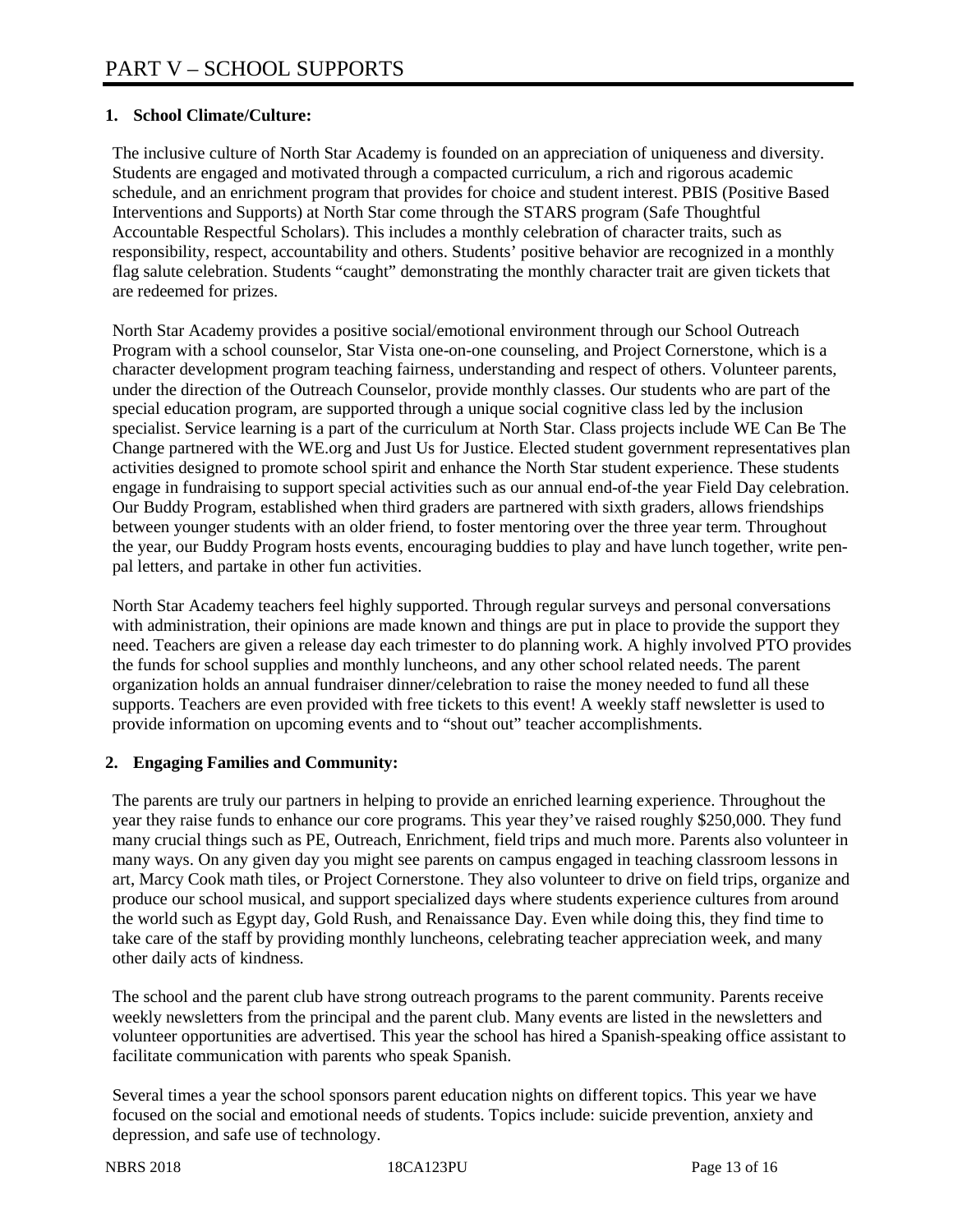Once a year we hold special days to highlight different curriculum areas: Festival of Words, Festival of Numbers, etc. Students sign up for a variety of workshops, many taught by community volunteers. In the past, community members have run workshops on topics ranging from calligraphy to Shakespeare to Fibonacci numbers.

There is a strong outreach to our bilingual families as well. Parents of bilingual students is a group that meets regularly. Their focus is on helping the bilingual families adjust and become an integral part of our community. They sponsor activities like Family Game Night and informational meetings on topics such as how to use the parent portal and tips for communicating with teachers. They were instrumental in getting the funds allocated for the Spanish speaking office assistant.

We also run an after school program for the ELL students, providing support in understanding and completing classwork and homework. Home/school communication is enhanced because the teacher meets and greets the parents each day when they come to collect their students. Without our strong parent community, we would not be able to provide such a rich and well-rounded learning experience for our students.

## **3. Professional Development:**

North Star has taken a personalized approach to our professional development. During the past four years we have worked with Dr. Richard Cash to better understand the needs of the advanced student. First, teachers worked with him to develop shared understanding and experimenting with common strategies. The emphasis was on depth and complexity using essential questions to drive instruction. As grade level teams, we developed common grade-appropriate universal essential questions on themes such as connectedness, change, and transformation. As a staff, we worked together to insure these themes built on each other in a logical progression through the grades. All instruction to date continues to tie back to these overarching big ideas. Content essential questions were developed by grade level to inquire how the theme is applied to content areas. Finally, lesson essential questions were developed to have students determine in what ways the information learned connects to the universal idea. In the last two years, Dr. Cash met one-on-one with the teachers to provide constructive criticism to improve instructional design. His instruction provided common language and practice across the grade levels.

After this foundation was established, teachers were given the opportunity to develop their own specializations. We utilize an on-site teacher coach who meets one-on-one with teachers to enhance strengths and identify growth areas. She leads full department and grade level release days where teachers have valuable time to dive deeply into subject areas. We have established a shared vision, we are unified in our policies and procedures, and teachers have a strong voice in our professional development choices. Our leadership team meets regularly to help determine professional development goals and opportunities for advancement. Each teacher has a professional development budget to spend on conferences or workshops specific to their content areas. Some have attended the National Science Conference, California Association for the Gifted Conference, and Google Summits. Two teachers attended the EdTechTeam California Summit in 2017, where they became Level I certified Google Educators. They shared their expertise with the staff.

The Redwood City School District Office of Staff Development has also played a large role in our staff's professional development. We have become leaders in our district, sharing our pathways with others to help their professional development. Several staff members have been trained by district staff to work as DLLs (Digital Lead Learners). They act as resources for teachers, helping to enhance their digital literacy.

#### **4. School Leadership:**

North Star uses a "Shared Leadership" model, which promotes student learning. This model ensures that all decisions have a student-based focus. The administration's motto is "Keep Calm and Do what is Best for Students." Students are at the center of every decision that gets made on campus. We have a variety of groups that contribute to decision-making. The administrative team is made up of a Principal, halftime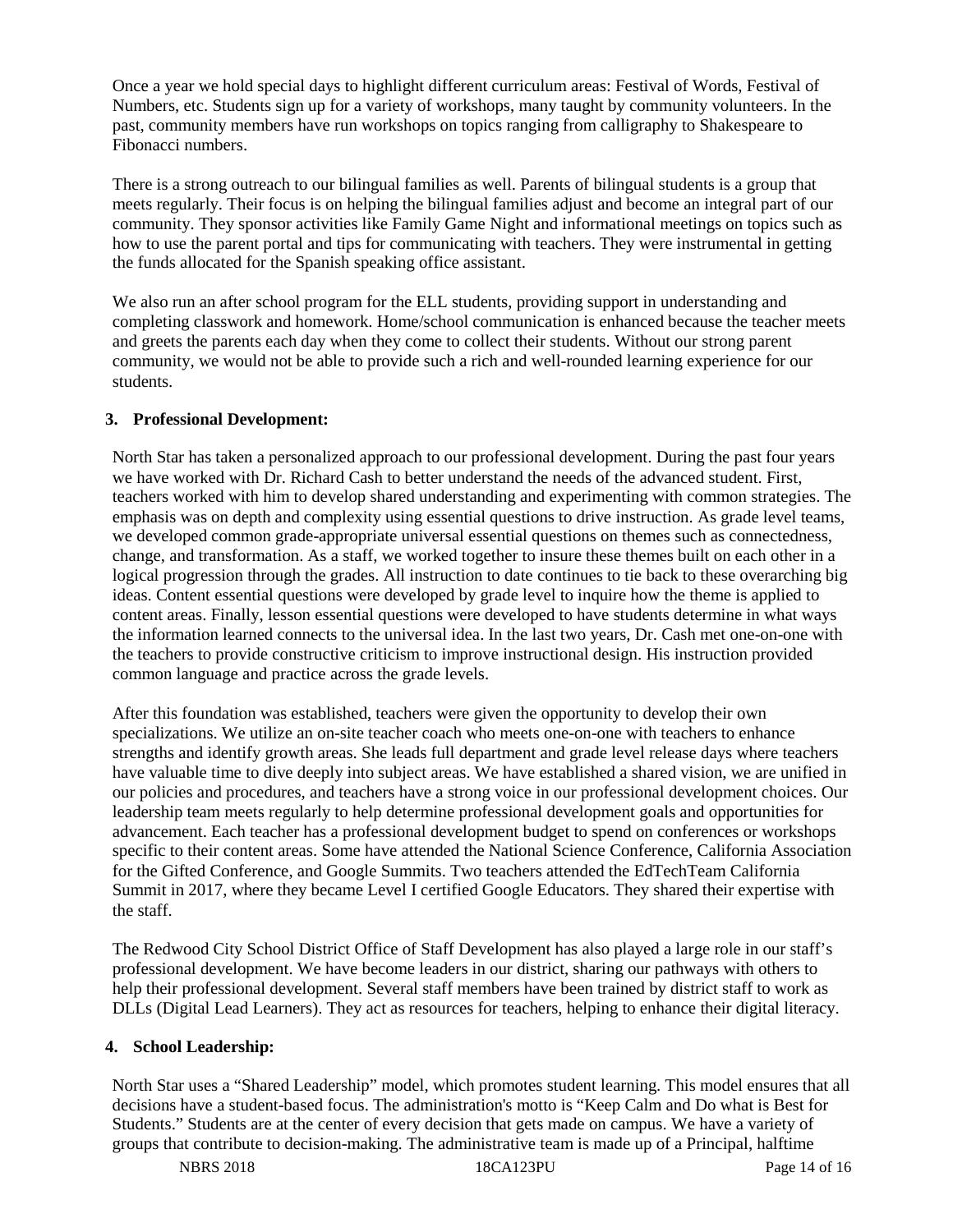Assistant Principal, Teacher Coach and Outreach Counselor. We have weekly meetings with our support team to address any specific student concerns. These meetings are an important time to debrief the various stakeholders' viewpoints.

We have a representative leadership team with teaching staff from each grade level. This team meets every two weeks to discuss policies, procedures, program implementation and resources. Their job is to come to meetings with information from their grade level teams, and to report back. School wide initiatives and decisions are discussed and input is shared from this group. For example, it was this group that created the professional development goals and guidelines. We focus on data from student learning to make decisions about next steps.

Site Council is another decision making body. This group is comprised of parents, teaching and classified staff as well as the administration, and meets monthly. This is the formal body that makes decisions about how money is spent, and formalizes safety and school improvement plans. Through group discussions and student surveys they look at data to identify areas of need from the students point of view. They support parent information nights, communicate school priorities, and have a strong voice in students' experiences at North Star

For the students, we have a Leadership/ Student Council class that meets four days per week during the enrichment period. Students participate in small committees while developing skills in communication, collaboration, event-planning, fundraising, and the fine art of compromise. They give input directly to the administration and work as a team to bring the student voice to all stakeholders. Student Council members participate in panel discussions for parents, write sections of our Parent/Student handbook, and meet with other school leadership groups to express ideas and concerns. Input from student leaders is highly valued by all parties.

Each stakeholder's voice is heard and valued. By using the shared leadership model, we are able to come to clear, productive decisions in which everyone is invested.